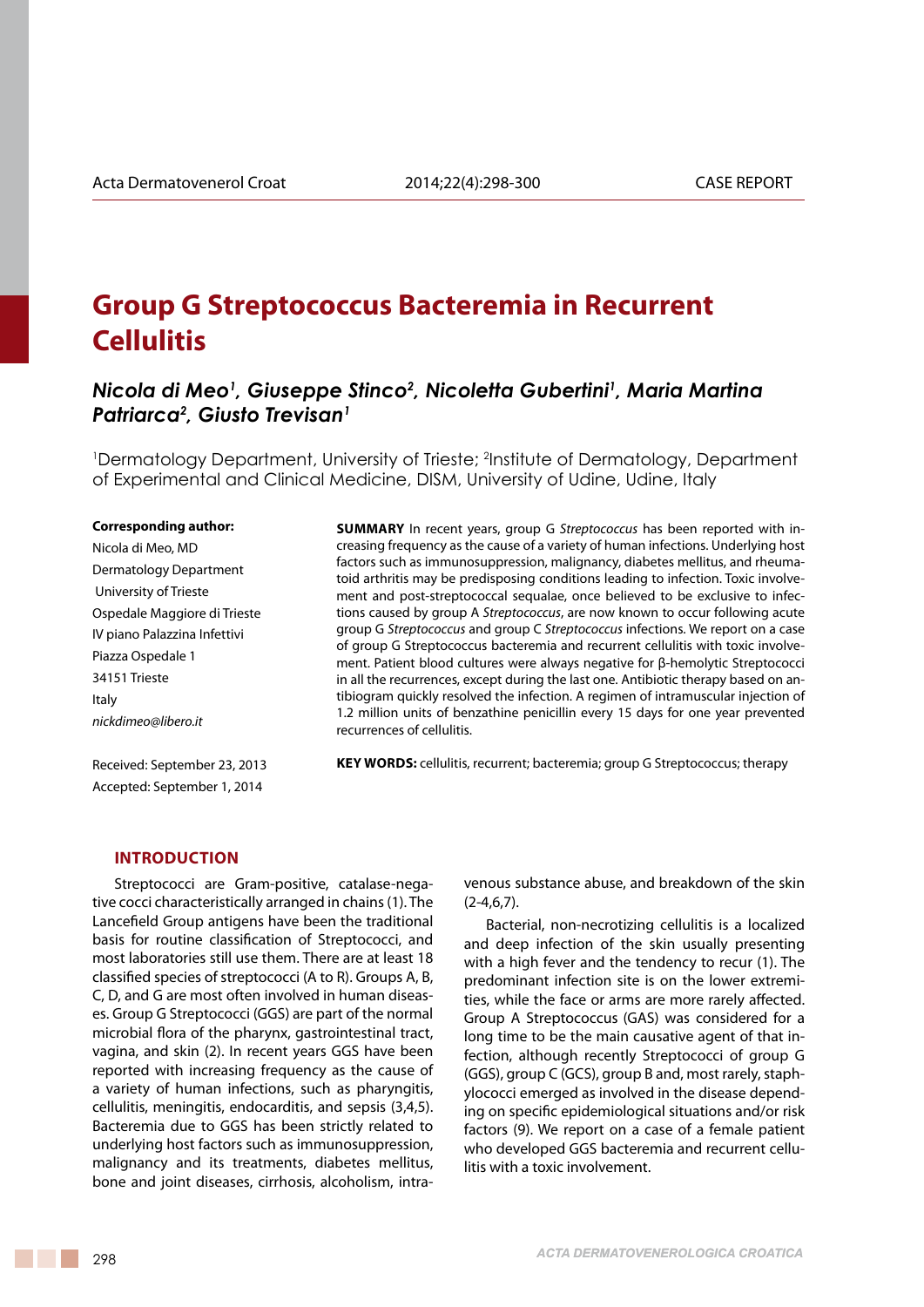

**Figure 1a and 1b.** Erythematous rash on hips and upper thighs

## **Case Report**

A 66 year-old woman affected by diabetes mellitus, obesity, and stage III (pT2, N1, Mx) squamous cell carcinoma of the vulva underwent radical vulvectomy, bilateral inguinal femoral nodal dissection and postoperative radiation two years prior to admission to our Department. The patient was referred with a three day history of fever, shivers, vomit, and buttock pain with swelling. She also developed a concomitant warm, erythematous rash on the regions of hip and both the upper thighs (Fig. 1a, Fig. 1b). She did not report any recent injury. She recalled five similar episodes involving the same body area with the same clinical manifestations, including two recorded events at our Institute. In each previous episode no positive blood cultures were detected, acute deep thrombosis was excluded by Doppler ultrasound, and the patient returned to normal healthy condition after empirical intravenous antibiotics. On admission, the patient was pyrexial (40 ºC) with tachycardic heart rate and malaise. An extensive area of warm erythema and edema involved the skin of the mid abdomen, the upper regions of the thighs, and the buttocks. Laboratory findings referred leukocytosis of 23.700/mm<sup>3</sup> and the blood culture was GGS positive. During the previous episode, the blood-agar Petri dish showed the presence of cocci characteristically arranged in chains (Fig. 2) and an agglutination test showed a positive reaction for group G Lancefield antigens (Fig. 3). On the basis of blood culture and the antibiogram, intravenous amoxicillin 1000 mg and clavulanate 200 mg were administered every eight hours. The clinical condition of the woman improved within a few days, the fever decreased, and the skin involvement rapidly reduced. Repeated blood cultures were negative. Pharyngeal, vaginal, and anal cultures were all negative for GGS. The patient was discharged after 10 days of therapy with clinical resolution. It was decided to introduce a regimen of intramuscular injection of 1.2 million units benzathine penicillin every 15 days for one year in order to prevent such recurrent episodes of cellulitis. One year after hospital discharge, the patient has not developed any further symptoms.

## **Discussion**

Severe invasive soft tissue infection, toxin production, or recurrent infections were once believed to be exclusive to infections caused by GAS. More recently, a stronger role of GGS has been noticed in cellulitis (7) and, with increasing frequency, in nonfocal bacteremia (4). Cellulitis is in fact more common in people with underlying venous and lymphatic impairment, and, in particular when recurrent, it is often associated with significant morbidity (9). Our patient had longstanding predisposing disorders that led to a major impairment of lymphatic circulation. During the last hospitalization, our patient presented with a specific toxic involvement due to GGS bacteremia, confirming that toxin-peptides production is not exclusively a GAS-associated trait but also concerns other groups



**Figure 2.** Blood-agar Petri dish; the presence of cocci characteristically arranged in chains.